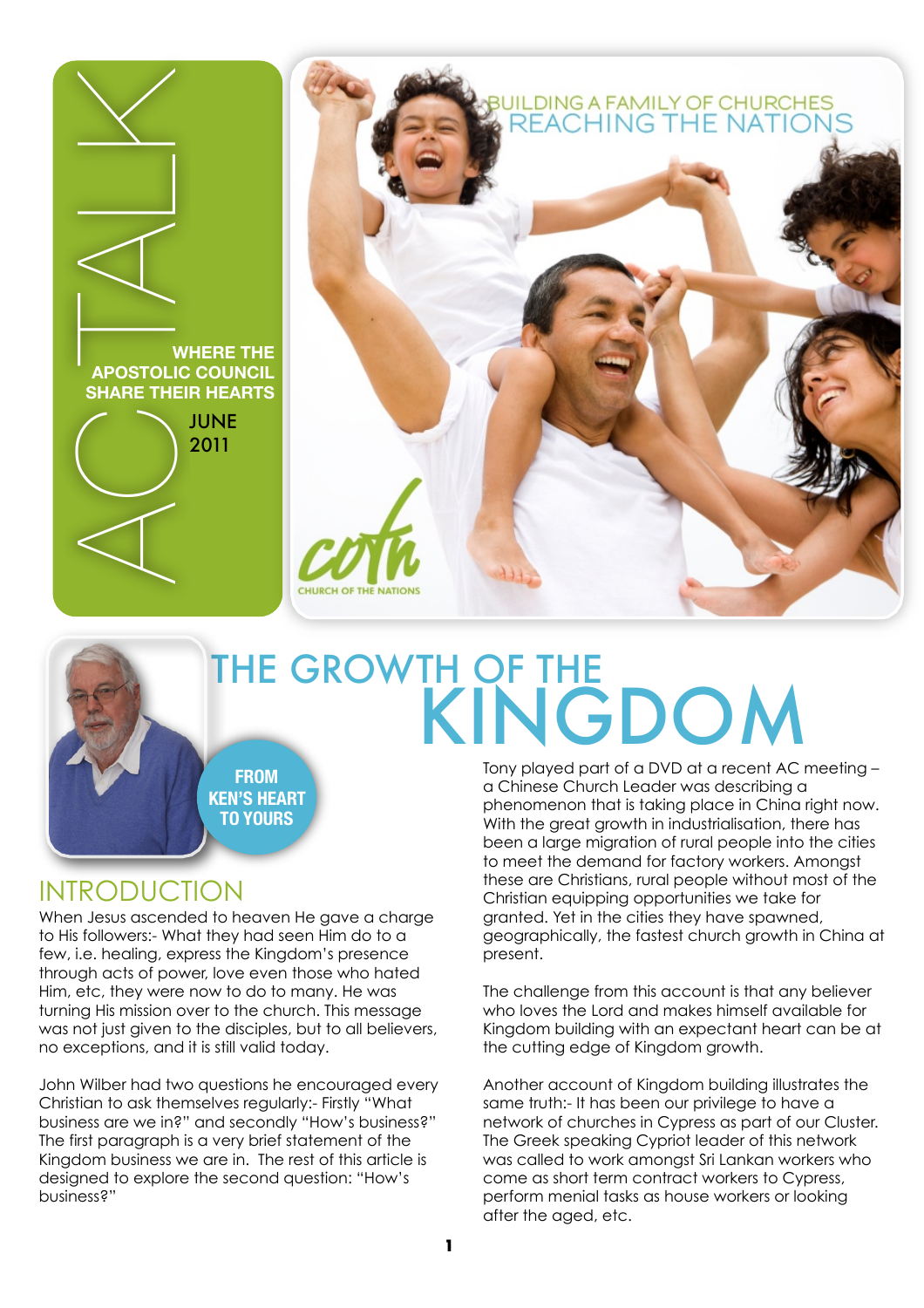They are permitted to stay only 4 years in Cypress before being sent home and are never permitted to return. The consequence of this is that on average the church has members for only two years, after which they must return home.

Imagine a church where you lose every member every two years. All your musicians, cell leaders, evangelists, carers, etc leave every two years. Yet this church is growing, because every member has a role to play and evangelism, equipping and releasing people into their gifting is a daily part of the life and work of this church. As a natural course of events, **everyone** is involved. Just one example; Sunday service starts at 08h00, when everyone goes into the parks in the city to mix with the many foreign

contract workers who relax there on their only day off during a week. Those with whom they connect are invited to come back to a service that starts at 10h00. Many who come are brought to the Lord; this is immediately followed by the process of discipling and release into ministry areas according to their gifting.

Jesus has equipped us to live above the ordinary human plane of life

GOD's plan for His Church is that everything, even everyday routine and menial tasks, be Spirit led! – GOD has never ordained anything less, even for the 21<sup>st</sup> Century.

Stephen was chosen to do a menial task, of waiting on tables for the Greek widows. To start with he was chosen because of his character, a man full of faith and the Holy Spirit. As he faithfully went about his task, he did great wonders and miraculous signs among the people.

Like Stephen, we are privileged; Jesus has equipped us to live above the ordinary human plane of life. This is not a proud statement, but one that describes our

> equipping to serve the Lord and others, because the same anointing and power of the Spirit that was in the apostles and Stephen is in us. Stephen, an ordinary man became extraordinary under the Spirit's anointing. He was in a place where GOD could move him. Even when waiting tables his gaze was on Jesus and so he affected those around him; he knew what business he was in.

The 'Day Of The Saints' means a surrender of self! When I am honest with myself, I realize I have held on to my own desires, plans and vision for outcomes too much of the time. Only when I come to the end of myself can GOD take control. We can't enter into our calling as Saints until we relinquish control. 'Flesh and blood cannot inherit the Kingdom.' We need to throw away our good ideas and surrender fully to the authority of GOD.

**Saints Are People Who Are Always Advancing.** The very outworking of love is growth. Read how this gripped Paul. "…one thing I do: Forgetting what is behind and straining toward what is ahead, I press on toward the goal to win the prize for which God has called me heavenward in Christ Jesus." Remember in this advance, even our most trying times are times with great opportunity for growth.

**Saints Prepare Themselves For Opportunities.** At the wedding feast at Cana, when the wine ran out and Mary told Jesus, she relayed a message to the servants, "Whatever He tells you, do it!" Jesus told the servants to fill the jars with water. They were large jars containing between 75 and 115 litres of water and would take some filling; many trips to the well and back. But we are told the servants filled them 'to the brim'. This describes the attitude of those servants: one of willingness and servanthood. Because of this, when the time came for the miracle, the jars were full.

### The ethos of the church is

**everyone** being involved. We so enjoy our visits to this church because it is so different to the norm of many of the churches we have experienced in the past. The norm can be described by the 80-20 rule: 20% doing the work of ministry while 80% are nonparticipatory spectators, instead of **everyone** being involved.

The Swiss Reformer Oeclampadius stated:- "How much more would a few good and fervent men affect the ministry than a multitude of lukewarm ones?" – "Ouch" – How's business in your neck of the woods?

Now that the restoration of the five fold ministry has taken place in the church, and the equippers are in place, the "day of the saints" [Eph 4] should be a natural outcome. The saints, equipped and released, now sown as Kingdom sons and daughters. Remember, 'Creation waits in eager expectation for the sons of GOD to be revealed.' [Rom 8:19]

### **HOW DO I GROW AND PARTICIPATE IN THIS SEASON**

Firstly and foremost, no matter where we are in this walk, it must always be Character Before Gifting. - Eph 4:1-3 "As a prisoner for the Lord, then, I urge you to live a life worthy of the calling you have received. Be completely humble and gentle; be patient, bearing with one another in love. Make every effort to keep the unity of the Spirit through the bond of peace."